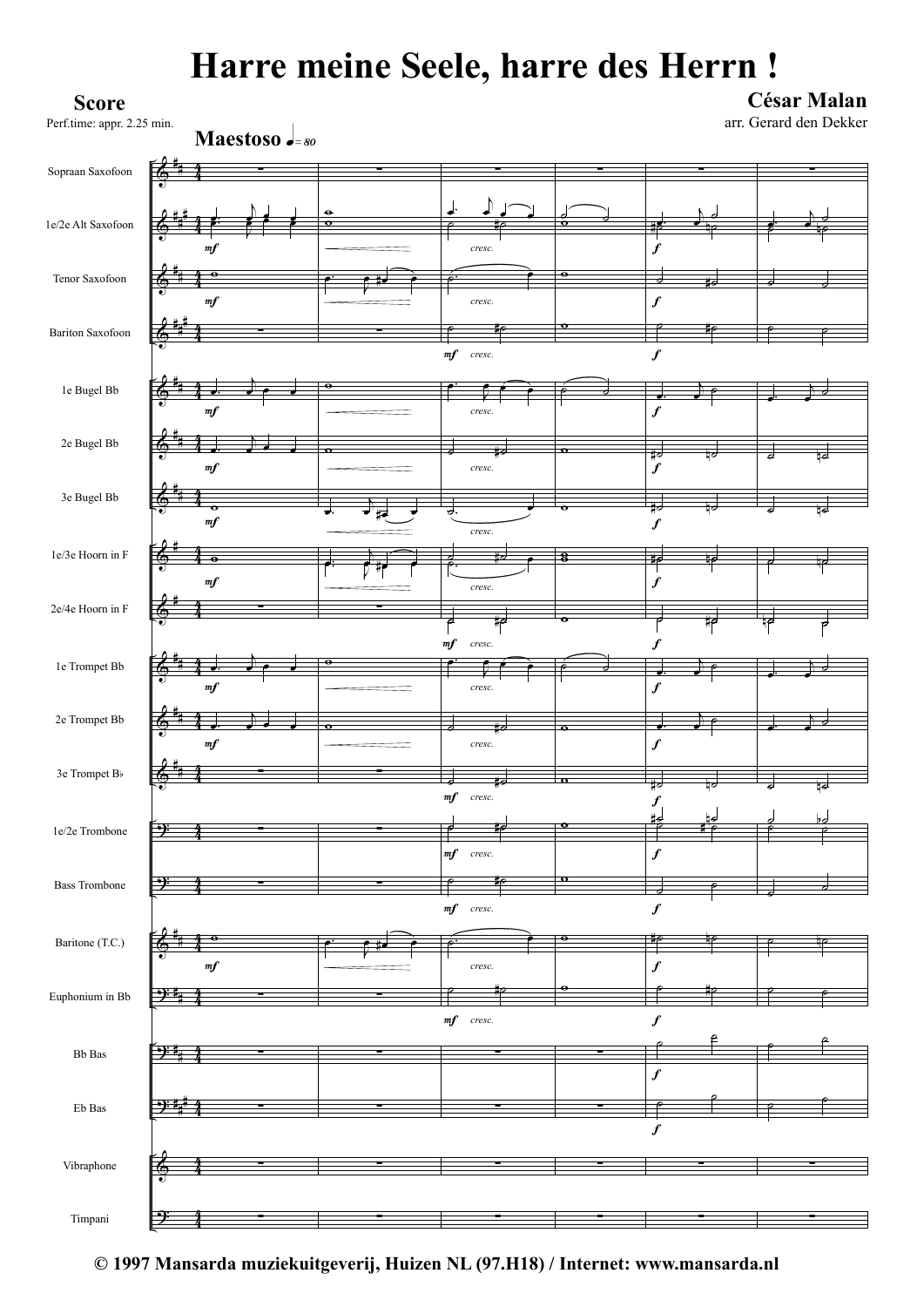Harre meine Seele, harre des Herrn !

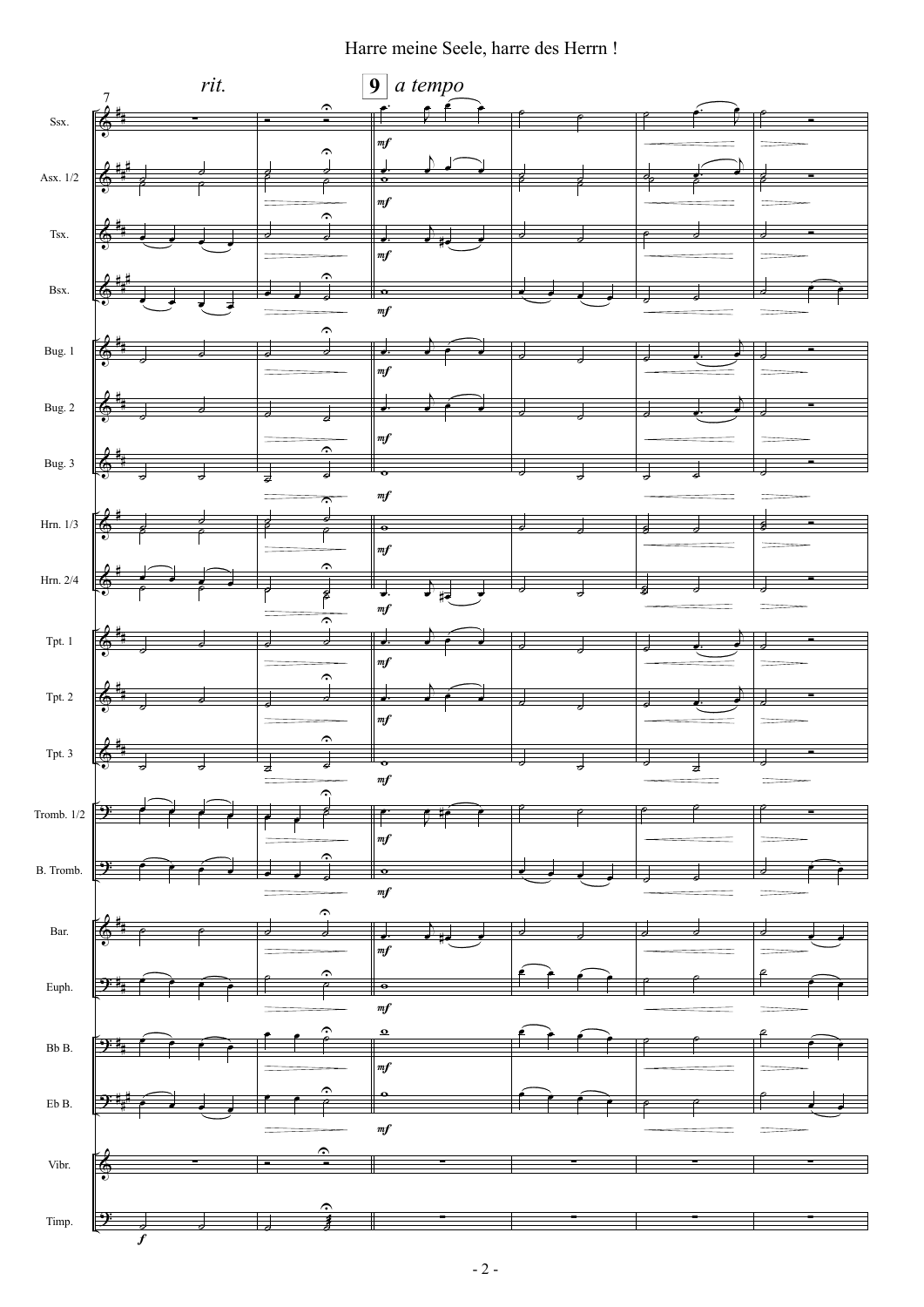Harre meine Seele, harre des Herrn !

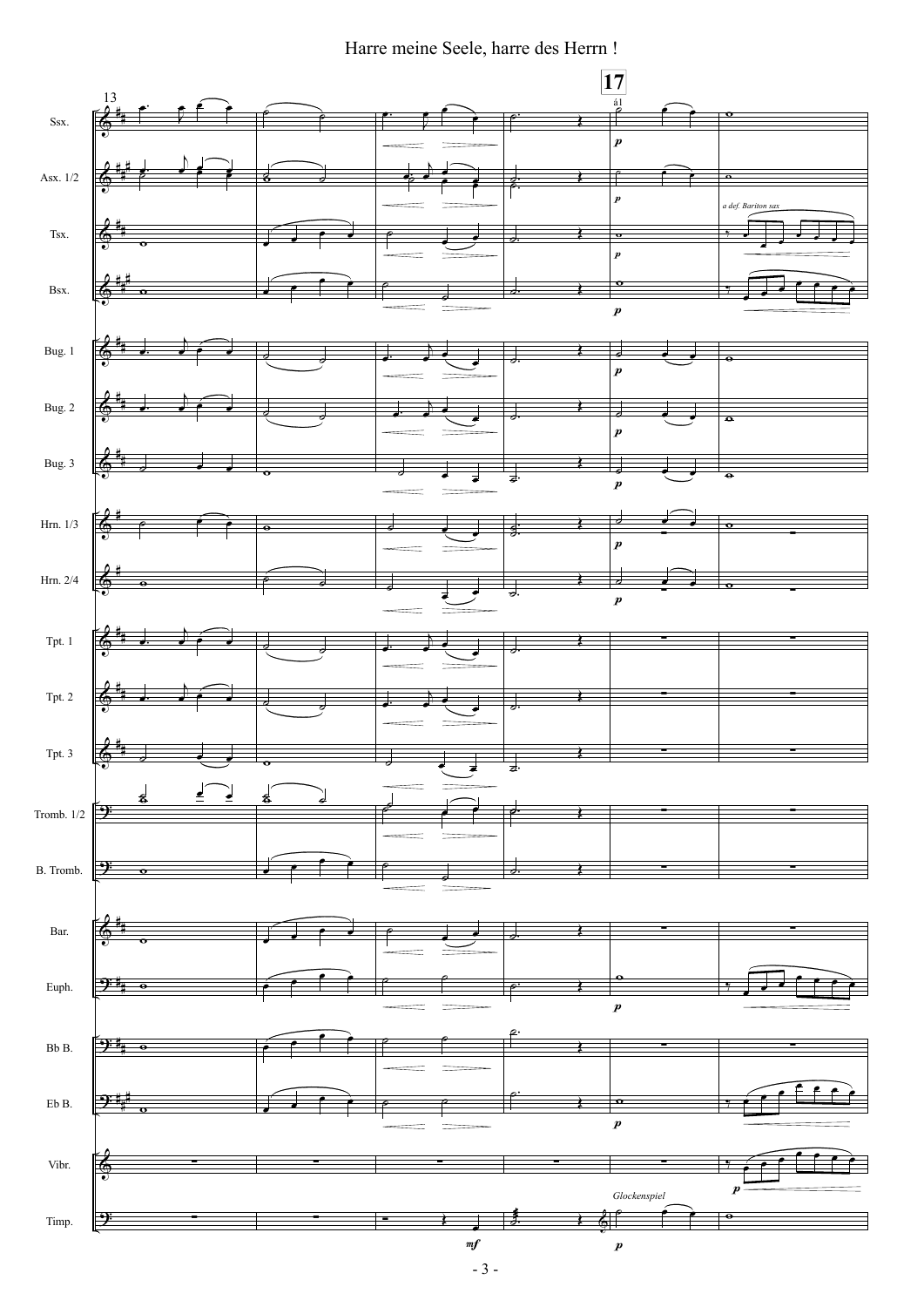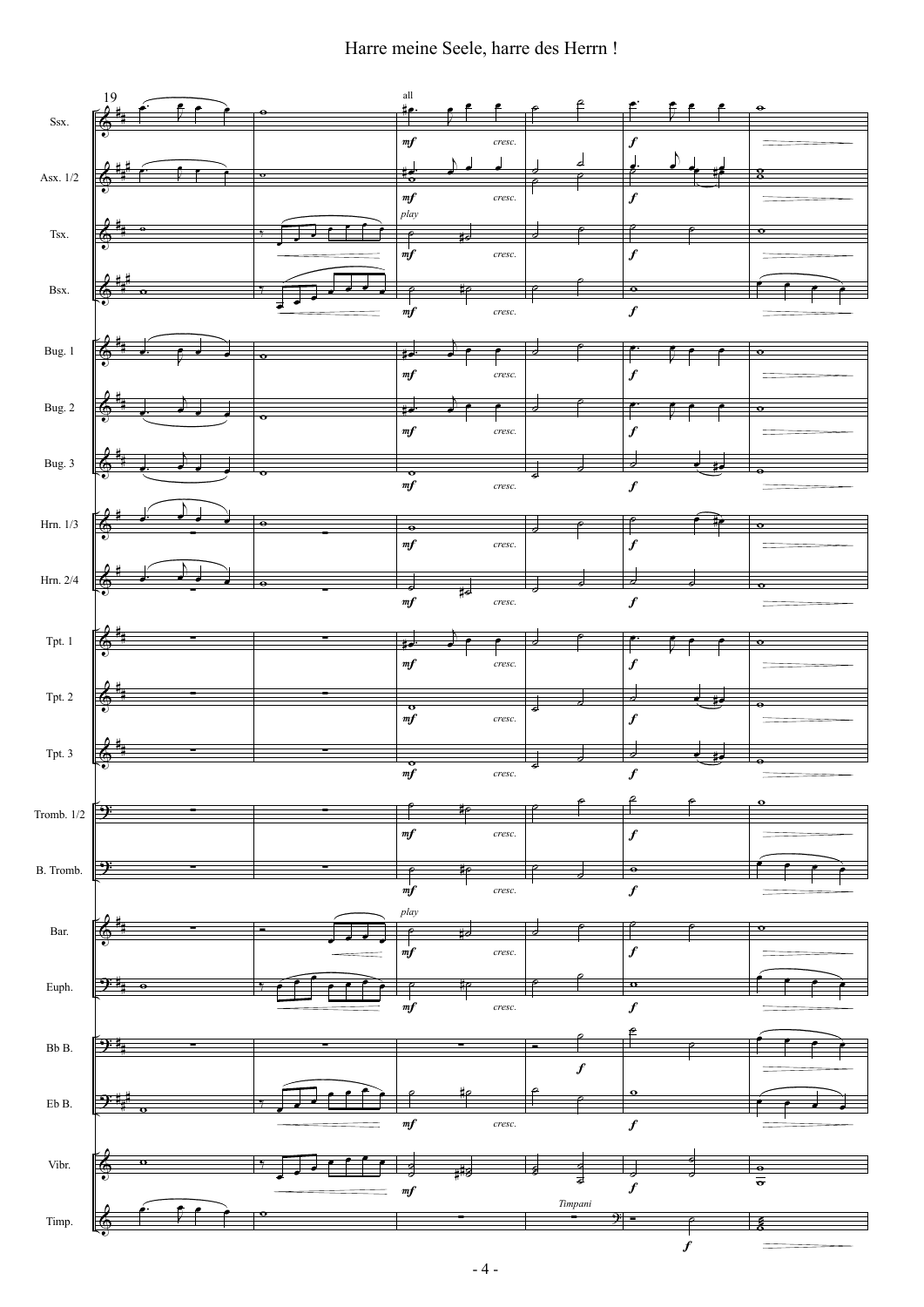Harre meine Seele, harre des Herrn !